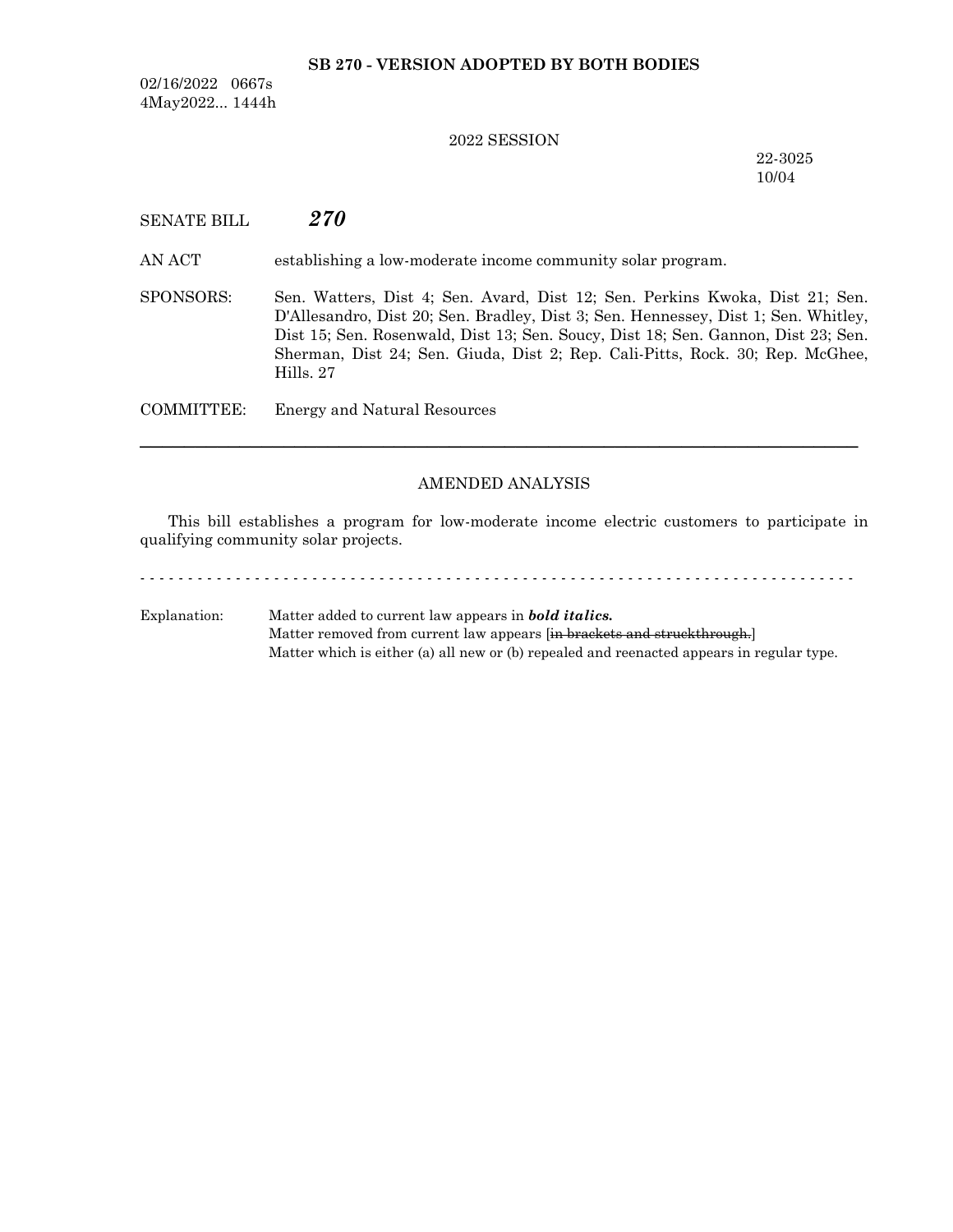#### **SB 270 - VERSION ADOPTED BY BOTH BODIES**

02/16/2022 0667s 4May2022... 1444h 22-3025

## STATE OF NEW HAMPSHIRE

*In the Year of Our Lord Two Thousand Twenty Two*

AN ACT establishing a low-moderate income community solar program.

*Be it Enacted by the Senate and House of Representatives in General Court convened:*

1 Net Energy Metering; Community Solar Program. RSA 362-A:9, XIV(d) and (e) are repealed and reenacted to read as follows: 1 2

(d) The electric distribution utilities shall establish a list of potential low-moderate income residential customers who qualify to benefit from the low-moderate income community solar addition. This list shall consist of residents who have enrolled in or are on the waitlist for the state Electric Assistance Program. 3 4 5 6

(e) Within 90 days of the effective date of this subparagraph, the department of energy shall develop a process by which community solar developers can apply for designation as a community solar project. Such projects designate their production for the benefit of households on the list required in subparagraph (d). Such projects will qualify for the low-moderate income solar addition as established in subparagraph (c) and shall specify the amount of on-bill credit they can offer to low-moderate income homeowners. Annually, the number of projects designated as lowmoderate income community solar shall not exceed a total nameplate capacity rating of 6 megawatts in the aggregate. If more than 6 megawatts of projects apply for designation, the department of energy shall select the projects that offer the largest on-bill credit. 7 8 9 10 11 12 13 14 15

(f) Each year, the department of energy, in consultation with the electric distribution utilities, shall select a means by which to enroll households as off-takers for these low-moderate income community solar projects. Customers shall be enrolled on an opt-out basis, notified by mail of their enrollment, and informed of the details of the project from which they are receiving credit. Once enrolled, such customers shall receive on-bill credits until such time as they no longer qualify for the Electric Assistance Program, or until they opt out from receiving credits. 16 17 18 19 20 21

(g) All reasonable and prudently-incurred costs incurred by the electric distribution 22 23

24

utilities related to this program, including but not limited to, costs of implementation, billing, and administrative activities, shall not be borne by the utilities, but shall be recovered from customers. (h) Utility owned projects that are designated as community solar projects shall not

count against the limitation on the maximum allowed distributed energy resources as established by RSA 374-G:4. 25 26 27

(i) Nothing in this chapter shall preclude low-moderate income solar community projects from enrolling customers through any other method besides the process described in subparagraphs (d)-(f). A description of any alternative method used shall be filed with department of energy. 28 29 30